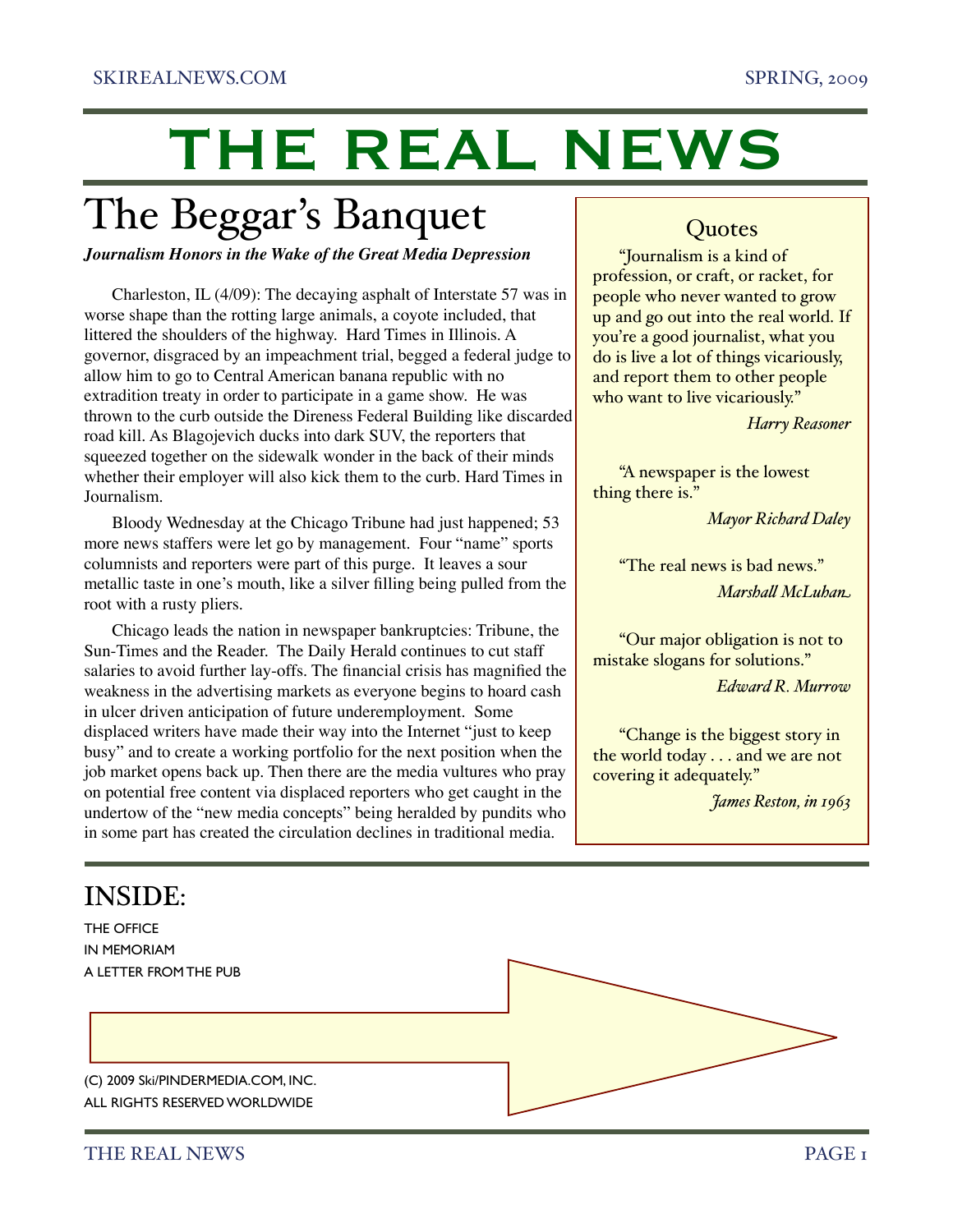### Banquet *continued*

And with that depressing background, people made the sojourn to the flatlands of East Central Illinois to celebrate the accomplishments of one quiet journalism pioneer, Daniel Thorn-burgh.

Dr. Thornburgh is credited with begging, borrowing and cajoling various university administrators into creating from scratch a full major journalism department. And through a single-mindedness, he built a program that continues to funnel turnkey reporters into newsrooms across the nation.

Eastern Illinois had a tradition of "student" newspaper enterprise that dates back to 1913, when a student decided that the school needed a student newspaper. With the help of a local printer, the first News editions were published. The college administration, fearful of independence, later assigned a faculty member to advise the student publication (which at times was code to censor). But there was no formal journalism courses or curriculum at the school until minimal efforts after one of the Great Wars.

The addition of professional faculty added to the friction between student publishing and the administration. Journalism had been treated like the orphan child of the English department until Dr. Thornburgh arrived to develop a program and find the orphan a real home.

J-students went from the flooding basement window wells of old Pemberton Hall where both classes and the newsroom shared space; to a cinderblock outbuilding that was bulldozed for the student union; to the student services building (which we called "the Cave"); to actual classrooms in the Buzzard Building.

Like a cloak and dagger political novel, Thornburgh put together a plan to expand journalism courses and find

### The Office

When Ski was in college, he used to run around in an Army Jacket that many called his "Office." It still exists, hanging in retirement in



a closet. It still contains a press pass, a blue pen and No. 2 pencil in the front pockets. It also has a ticket stub from the April 9, 1985 Cubs home opener. It also has an old Amoco hand credit card machine receipt. Among the other small items found include several stale wrapped Wrigley chewing gum sticks.

The Office was a self contained veteran of many campus battles and for the college student on a road trips broadcasting sporting events for WELH or journalism conferences: enough room for notebooks, scratch pads, drawing materials, radio recording equipment, press media guides, occasional provisions and liquid sustenance.

university support to build a new independent department. It took nearly twenty years to get enough approved courses to create a minor, and almost another decade to get the course catalogue to recognize journalism as a major. Then, in a bull rush maneuver, he got the new journalism department accredited five years later.

#### MODUS OPERANDI

*The Real News* was created as a zine in 1980 to keep Eastern News colleagues who had graduated informed on the odd happenings of the news room. In order to keep some form a sanity, the copy desk used to post strange wire copy, weird pictures, humorous captions, post headline goofs, personal graffiti or other potentially libelous materials on a file cabinet in order to keep the campus newspaper out

of the apology business. *The Real News* is a continuation of that tradition: from handwritten pages, to copy shopped type, to today's digital publications. It is a meant to inform, entertain and to avoid all forms of mental therapy. All copy, cartoons, illustrations and graphics are created by Ski, who really does not have that much time on his hands. Caution: Flammable Materials.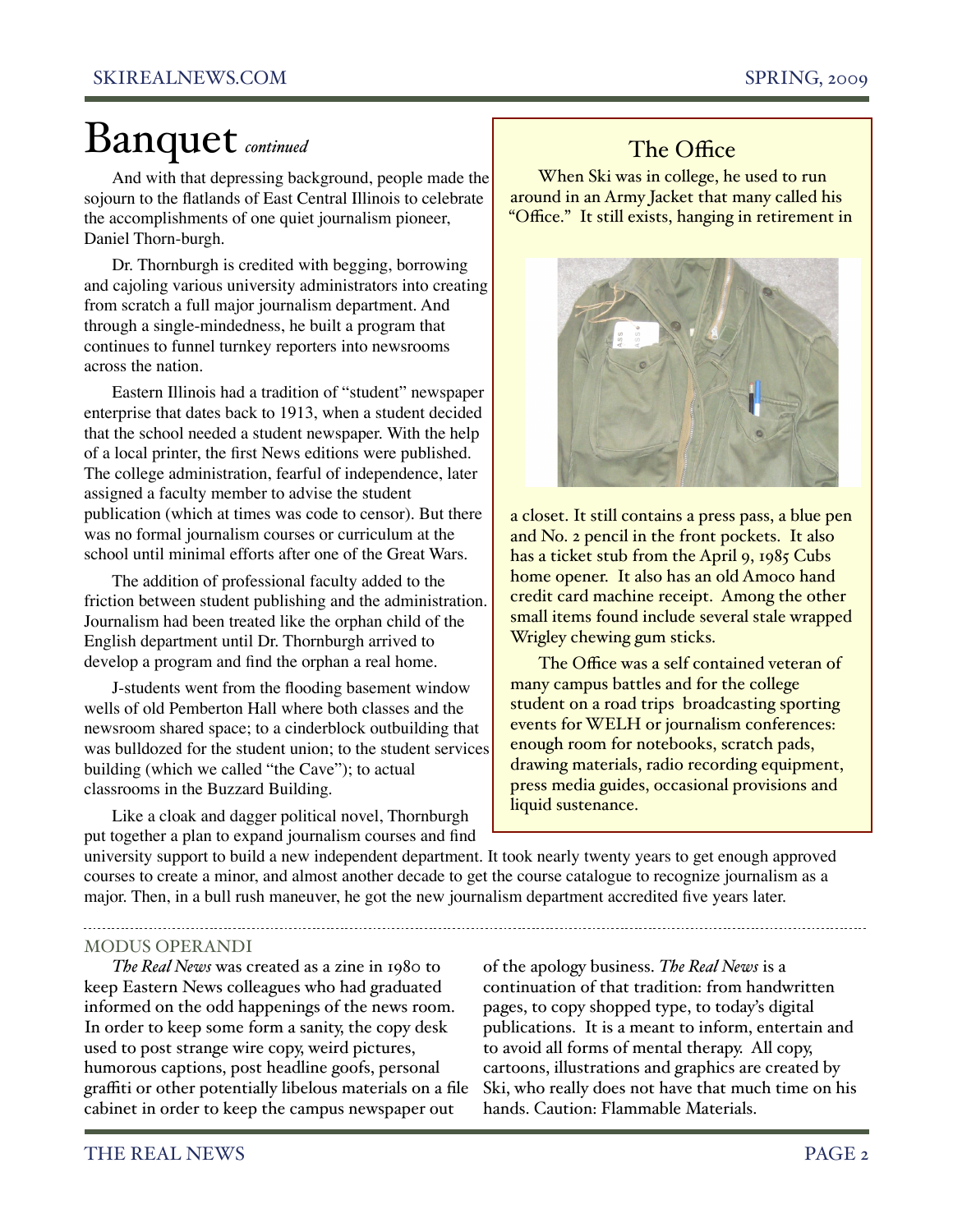## Banquet *continued*

The 50th Annual Journalism Banquet honored Dr. Thornburgh as an "icon" for the department. The banquet's years parallel Thornburgh's association with the university and his dedication to the program. He was honored by the presence of former Governor Jim Edgar, an Illinois House resolution presented by Rep. Bob Flider, a former student, the university's current president, a past president, and several deans of other university departments. The support from former students and newspaper publishers is also credit to the quality of the program. The department now has 21 student scholarships as a foundation for more than 200 journalism majors.

It is also quite an accomplishment to honor two distinguished alumni at the event. Ray Long, who is the Chicago Tribune's Springfield bureau chief, and Dave McKinney, who is the Chicago Sun-Times Springfield bureau chief.

The students attending the event were reserved in their assessments of the current journalism marketplace. The consensus was that their game plans were to get experience in many different aspects of journalism: reporting, editing, production, communications and public relations. The more skill sets based on the foundation of the writing program would make them more marketable upon graduation.

As alumni explained to them, the practical experience and tangible portfolio of their skills will put them on the top of any potential employers resume pile. As Thornburgh always told his students, go to class then work on Eastern News. The practical experience of working in student media continues to put students at a competitive edge in their career paths.

Long stated that he was probably the most optimistic journalist in the room because he still believes journalism will survive in some form; the medium may change, but the journalism standards will continue on to serve their communities. Today, print, radio and television are integrated into a comprehensive field of study at EIU. In no small part, that accomplishment stems from the hard work of past students and the mentoring by their faculty. As Thornburgh stated in his remarks, his guiding philosophy was, "to teach is touch a life forever." The strong turnout was clear evidence of his lasting accomplishment to his students and the vitality of the journalism department.

#### IN MEMORIAM



Mark "Rocky: Rogstad, 52, died suddenly on March 23, 2009. He will be greatly missed by his fiancee, family and friends.

He was a assistant pressman and campus radio engineer when he attended Eastern Illinois. He was an educator and technologist. He taught at various schools, including Montana State University and the University of Montana-Western.

He was a man of good humor and strong opinions.

He was a regular contributor, writer, photographer and foil in *The Real News*.

The photo, left, was taken during his last visit to EIU in 2007.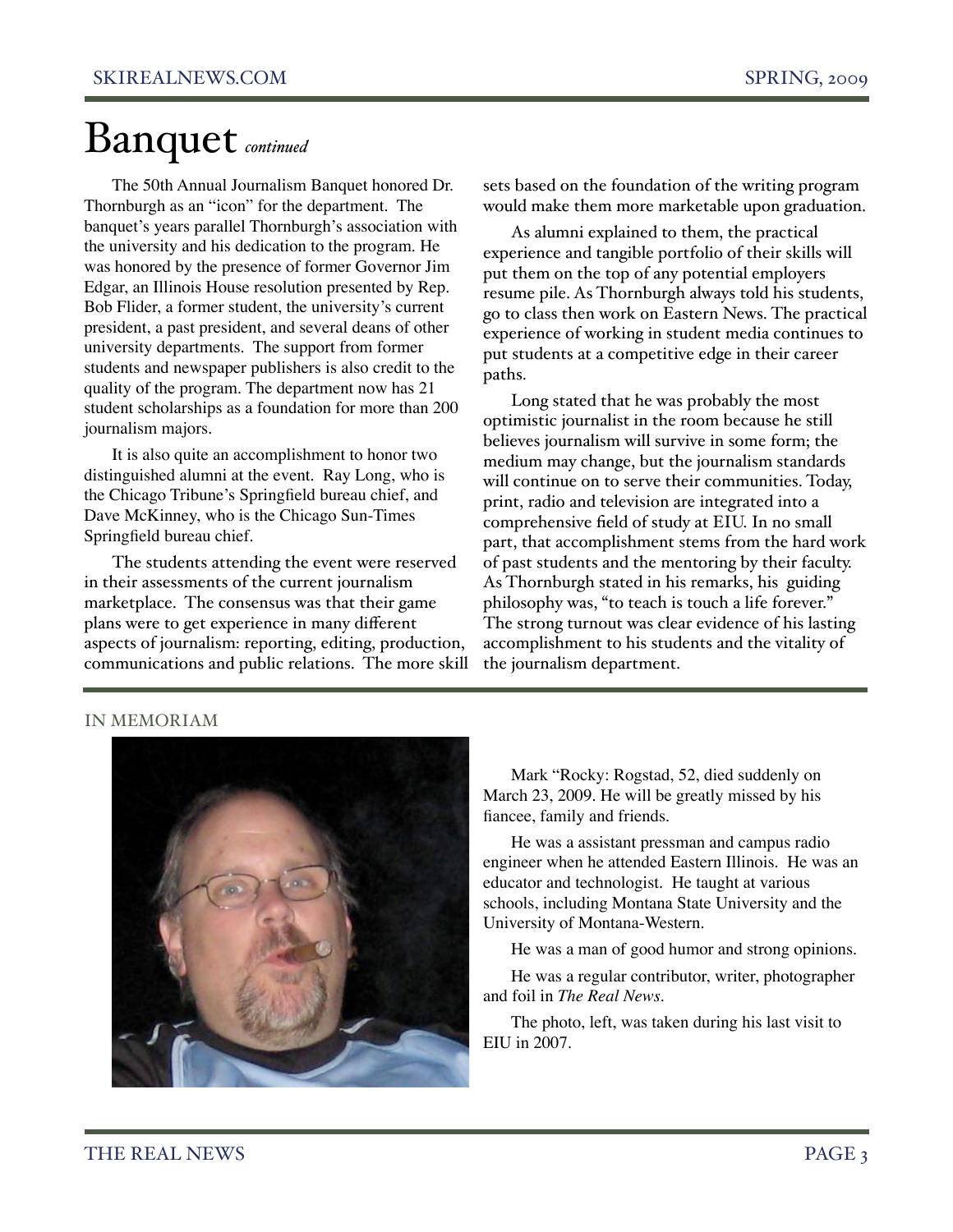# A Letter from the Pub

#### *The Real News Publisher's Take on the Weakend's Events*

**"**Please allow me to introduce myself, I am a man of wealth and taste."

-- *The Rolling Stones,*

"Sympathy for the Devil" from *Beggar's Banquet* (1968)

The Stones returned to their blues roots with their 1968 album. Tracks included "Prodigal Son," and "Street Fighting Man," which were fairly good retrospective soundtrack selections for the road trip to Charleston for the journalism department event.

Having graduated with only one active brain cell, I do not recall clearly any prior journalism banquets of my youth. Senior year there was a recollection that we all got dressed up which made someone remark that us news rats "cleaned up pretty well" if given the chance.

Even on the rare Saturday when there is no office work to attend to, the alarm clock still bursts the news radio voices at 5:30 a.m. With the threat of severe thunderstorms complicating the long drive downstate, there was no turning back. With the suit bag in the back sear and the last can of liquid caffeine in the cup holder, mission control executed the point of no return sequence to point the automobile toward the interstate interchange. The radio stations were pre-set for the 215 mile sojourn. Time to rock and roll in the mid

morning to try to time traffic patterns in the Chicago metro area. For the most part it worked, as Route 53 to I-355 was fairly clear of motorists and devoid hungry state troopers.

The strong cross winds of the approaching storm fronts buffeted the car throughout the journey. A 30 mile per hour cross wind makes truck traffic lighter than normal. But as one travels farther south, the road conditions turn from pristine to potmarked; symbolic of the broken promises and nutty behavior of the state capitol politicians for the past year.

While cruising down Interstate 57, a familiar license plate zips past me; it is Tony Dardano's vehicle. Well, at least I will know one other person at this event, I thought. He did not see me though, as he made no acknowledgment. So I decided to quell the flatland boredom by attempting to fly down the highway in standard F-16 formation.

I lost track of his vehicle when traffic got heavy just before the Mattoon-Charleston exit. By the first stop light on Route 16, he was no where on the horizon.

Because the trip went smoother than expected, without road construction delays, I was ahead of schedule so I went directly to cruise around campus. I parked near O'Brien Stadium and got out into the fine 80 degree summer weather. There was no hint of storms. So I began to walk toward the union when I heard the echo of a sports announcer over a PA. Thinking it could be an old friend, I detoured toward the soccer field. The soccer match had just ended, and the girls softball game had begun. But the PA was over at the old Monier Field, which is now modeled like a modern Doubleday Field, complete with masonry walls, actual seats instead of surplus metal bleachers, and a real press box (not like the tree house when I used to broadcast EIU baseball games).

The athletic fields had been dramatically upgraded since The Day. Then it occurred to me, with the massive growth of youth sports at the elementary and high school levels, both in and out of school programs, current students now expect this type of facilities. After a half inning, I went past the campus scum pond (which is now called the Lake) to the softball field, which also has a scoreboard, built in bleachers and a press facility. And like the other venue, the stands were full of spectators.

A sunny Saturday afternoon on campus was accented only by the smattering of cheers. But once inside the quads, it is suddenly noticeable how quiet this town really is; there were coeds sunning themselves with notebooks and couples walking cross campus. The only activity was a mass of students waiting outside Coleman Hall for a session to begin (seminar? testing? placement?) The business school was closed "for a private event."

The new art building was completed, with students lounging on a concrete stoop wall like pigeons. The slow pace of campus life reinforced the notion of how cocoon like the academic environment can be as compared to the fast paced doom of the real world's current recessionary centrifuge.

There were student crews wandering doing a spring cleaning of campus. One crew asked me to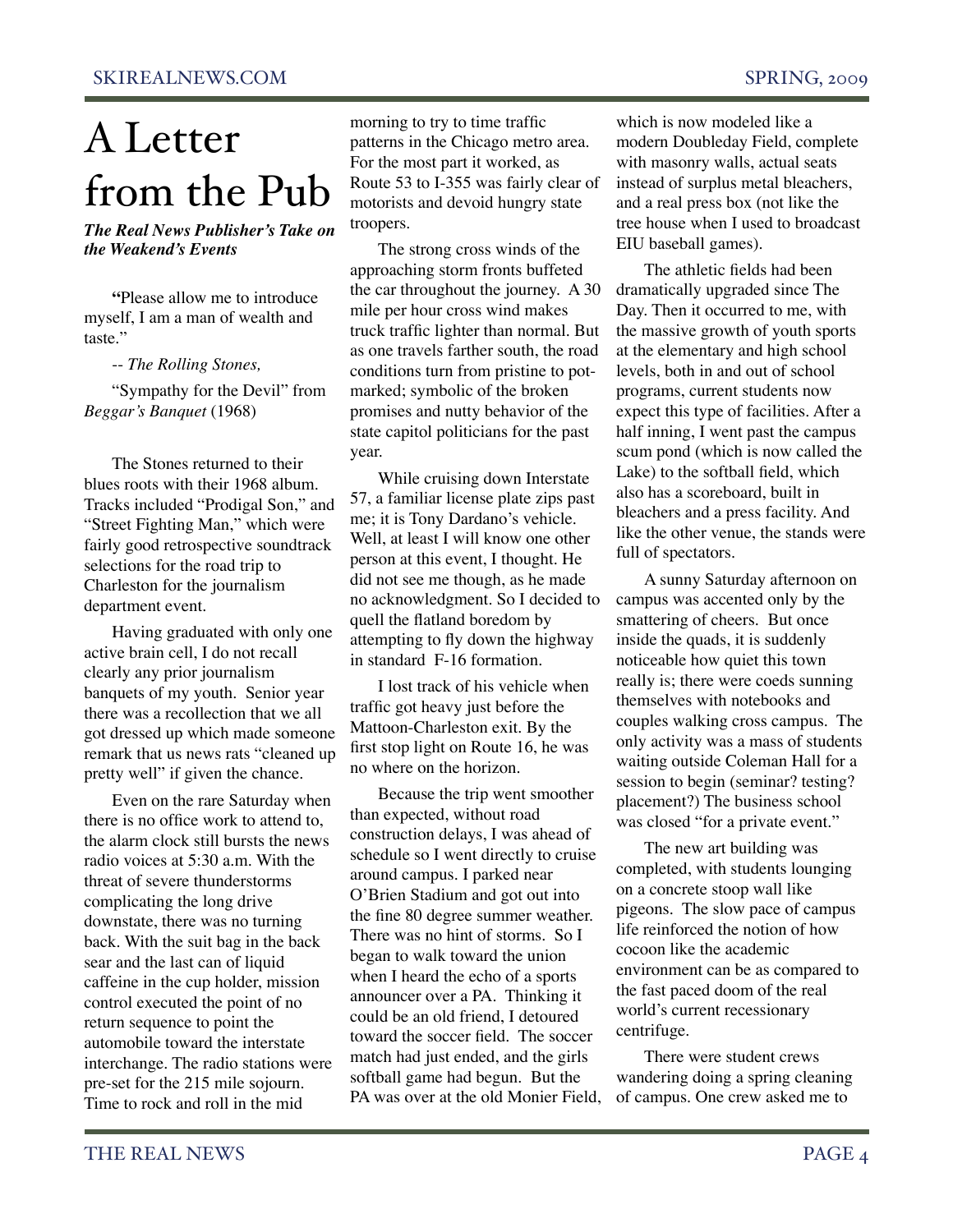# A Letter from the Pub

#### *continued*

take their picture with their camera outside of Old Main's front doors (which I did).

The main entrance had a large tent, probably for another event. The journalism event was also going to be on campus that evening, in the Student Union. The administration must be grinding out the dimes and quarters by hosting so many events during the school year.

After about 90 minutes of wandering, it was time to check in at the hotel and prep for the reception. Prepping for the reception meant trying to find the Cubs-Cardinals telecast to mentally prepare for the probable Cub-Card arguments that usually plague old friendships.

The game had a late afternoon national telecast start, so by the time I had to leave, the Cubs had been stumbling around in their injury-bad defense funk. So I prepared for the worst.

I decided to blend into the reception by looking like a Nassau casino pit boss. Well, that hardly worked, as Dardano saw me right away. I asked him if he was the one barreling down I-57. He acted like I was a state trooper with a ticket book in my hand. Well, yeah, I never saw you, and well, yeah, really??

He then told me he already had a story to tell. When Tony arrived, he made his way to DT to say hello. He thought DT said to him "you've come a long way." But that was not what he had really said to him. Lest

we say, it was really like dropping a weight on your foot.

Herb Meeker was present as the only active reporter on the scene. The only reason he could come to the journalism banquet was convincing his editor that you could cover it as a story. So with a notepad in his hand, he looked like he could gather a quote at any time.

Lola McElwee rolled up her portable filing cabinet (a walker). She had broken her ankle and leg in December, and was now preparing to go back for another surgery. This on top of teaching at EIU and taking classes for her PhD at Southern (now mostly by dreadful teleconference).

There were a few people I had not seen in years, no, decades. Bob Flider was a poli-sci/news guy. He is now a state representative. Ray Long was spotted by the Voice of EIU, Matt Piescinski. Long was on the campus radio station with us when we in school.

Then the first prodigal son appeared, wide eyed and smiling just like walking into Marty's 30 years earlier trying to find his lost newsroom (who were in the midst of one of my Marty's Safari's: watching and drinking away a Cubs-Cardinals game) - - - Tom Keefe!

Then, as the reception portion was filtering out, a second prodigal son appeared in the doorway - - - Marcel Pacatte! Now, we normally find the Northwestern professor in the parking lot of seedy north side motels trying to instill logic into a thirsty sportswriter that the package liquor store has been closed for hours. Marce appeared wide eyed and brimming with a smile, knowing full well that his mere

appearance at this event would resonate with "shock value."

Who else was there? The department had laminated place mats listing all journalism graduates from 1975 to present as a crib sheet. Diane & Scott Weaver, Mike Cowling, Karen Kunz, Ted Gregory (who snuck in late, as I remarked probably waiting for his Tribune paycheck to clear the bank), Andis Robeznieks, Tom Roberts, Dave McKinney and probably I few more I forgot. I did not know there would be a test.

It was good to take stock at this rare of tribal meetings; everyone present seemed to be still employed (but some apprehensive) while others had diverted from straight journalism into corporate communications, technical writing or editing, business, marketing, teaching or public relations. No one was begging for a job leads. But it was also clear that many of the people one expected to attend were probably caught working or stock piling their survival bomb shelters.

Long and McKinney were honored with Journalist of the Year awards. McKinney said they had great stories because we had a "nutty governor" who went beyond the pedestrian corruption of former Governor Ryan. Long was still optimistic about the profession, because society needs good reporting, no matter the medium, because it serves an important public service.

When the student scholarship awards were announced, with the student receiving a 3.93 grade point average, Keefe remarked, "well, I had the point -93 part." Cumulative? I asked.